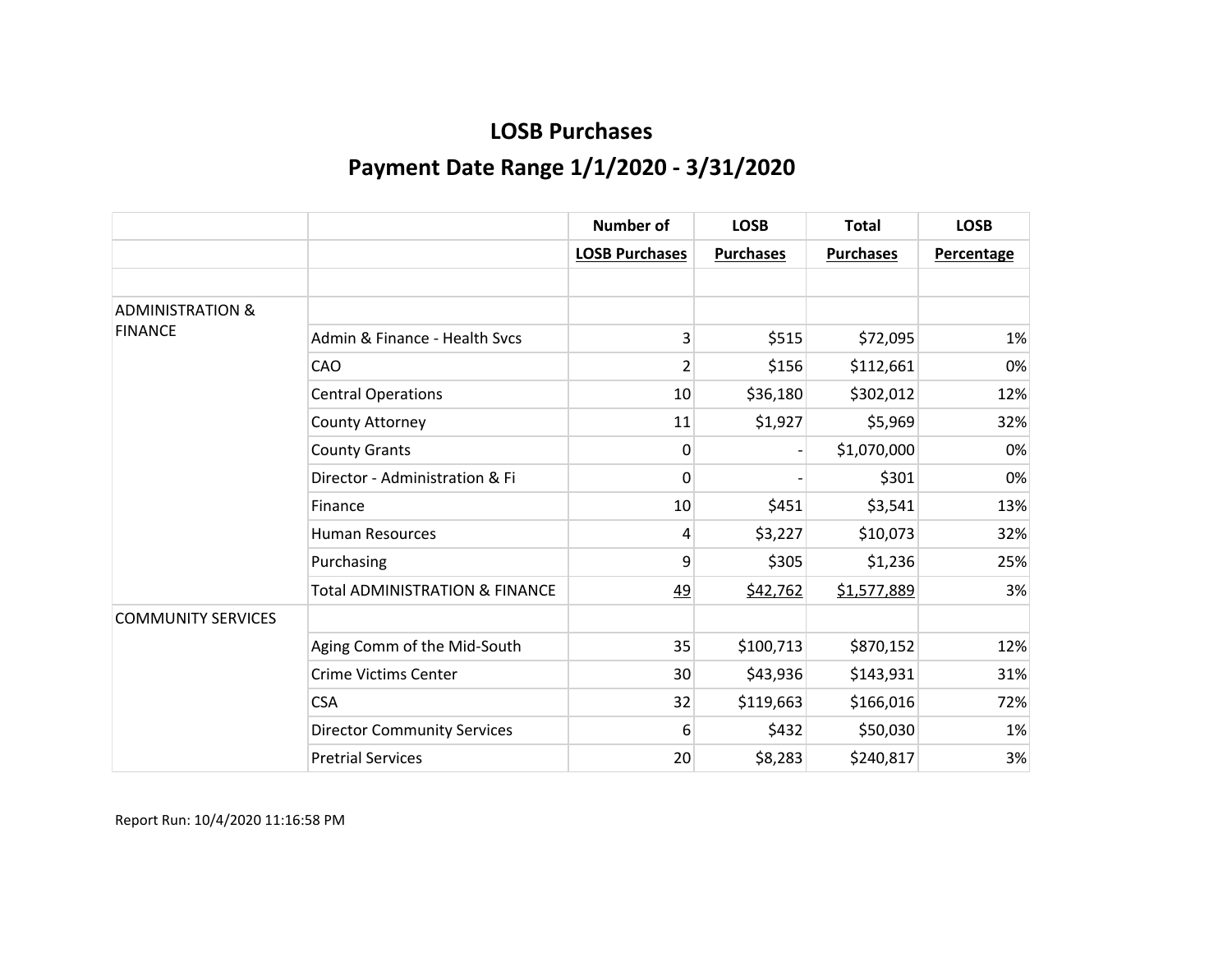| <b>COMMUNITY SERVICES</b> | <b>Total COMMUNITY SERVICES</b>        | 123            | \$273,027 | \$1,470,947 | 19% |
|---------------------------|----------------------------------------|----------------|-----------|-------------|-----|
| <b>CORRECTIONS</b>        |                                        |                |           |             |     |
|                           | <b>Correction Center Facility</b>      | 23             | \$578     | \$5,579     | 10% |
|                           | <b>Corrections Administration</b>      | 230            | \$228,142 | \$3,219,508 | 7%  |
|                           | <b>Total CORRECTIONS</b>               | 253            | \$228,720 | \$3,225,087 | 7%  |
| <b>EMPLOYEE BENEFITS</b>  |                                        |                |           |             |     |
|                           | Employee Health Insurance              | 0              |           | \$177,903   | 0%  |
|                           | <b>Total EMPLOYEE BENEFITS</b>         | $\overline{0}$ |           | \$177,903   | 0%  |
| <b>HEALTH SERVICES</b>    |                                        |                |           |             |     |
|                           | Admin & Finance - Health Svcs          | 21             | \$1,567   | \$9,997     | 16% |
|                           | <b>Community Health</b>                | 66             | \$23,721  | \$159,007   | 15% |
|                           | <b>Environmental Health Services</b>   | 32             | \$7,243   | \$94,583    | 8%  |
|                           | <b>Forensic Services</b>               | 5              | \$1,950   | \$1,613,425 | 0%  |
|                           | <b>Health Planning &amp; Promotion</b> | 27             | \$10,906  | \$15,958    | 68% |
|                           | <b>Inmate Medical Care</b>             | 5              | \$3,508   | \$3,176,322 | 0%  |
|                           | <b>Public Health Safety</b>            | 41             | \$2,211   | \$123,541   | 2%  |
|                           | Ryan White                             | 17             | \$49,536  | \$993,268   | 5%  |
|                           | <b>Total HEALTH SERVICES</b>           | 214            | \$100,642 | \$6,186,101 | 2%  |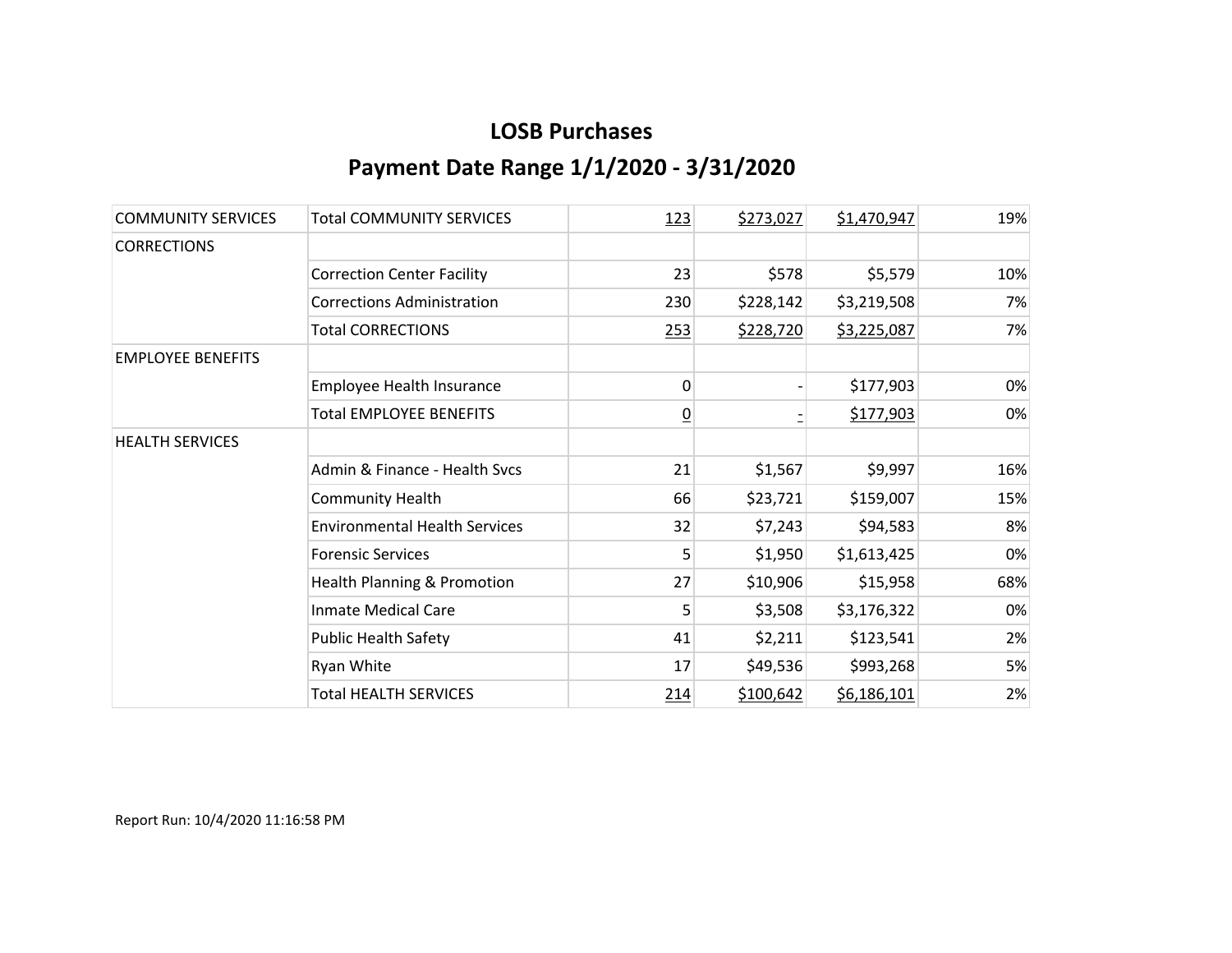| <b>INFORMATION</b>        |                                                       |              |           |           |      |
|---------------------------|-------------------------------------------------------|--------------|-----------|-----------|------|
| <b>TECHNOLOGY SERVICE</b> | <b>IT Internal Services</b>                           | 36           | \$90,144  | \$471,378 | 19%  |
|                           | IT Operations                                         | 91           | \$140,649 | \$395,973 | 36%  |
|                           | <b>Total INFORMATION TECHNOLOGY</b><br><b>SERVICE</b> | 127          | \$230,793 | \$867,351 | 27%  |
| <b>JAIL DIVISION</b>      |                                                       |              |           |           |      |
|                           | Jail Administration                                   | 20           | \$28,987  | \$39,282  | 74%  |
|                           | Jail Programs                                         | 51           | \$71,849  | \$584,415 | 12%  |
|                           | Jail Security                                         | 45           | \$63,974  | \$278,371 | 23%  |
|                           | <b>Total JAIL DIVISION</b>                            | <u>116</u>   | \$164,810 | \$902,067 | 18%  |
| <b>JUDICIAL</b>           |                                                       |              |           |           |      |
|                           | <b>Attorney General</b>                               | 0            |           | \$27,168  | 0%   |
|                           | <b>Chancery Court</b>                                 | 0            |           | \$1,895   | 0%   |
|                           | <b>Circuit Court</b>                                  | 14           | \$858     | \$2,502   | 34%  |
|                           | <b>Criminal Court</b>                                 | 22           | \$2,344   | \$146,545 | 2%   |
|                           | Divorce Referee                                       | $\mathbf{1}$ | \$448     | \$481     | 93%  |
|                           | <b>General Sessions Court</b>                         | 55           | \$98,605  | \$261,628 | 38%  |
|                           | <b>Jury Commission</b>                                | 1            | \$69      | \$69      | 100% |
|                           | Juvenile Court Clerk                                  | 10           | \$1,503   | \$7,307   | 21%  |
|                           | Juvenile Court Judge                                  | 53           | \$7,024   | \$147,522 | 5%   |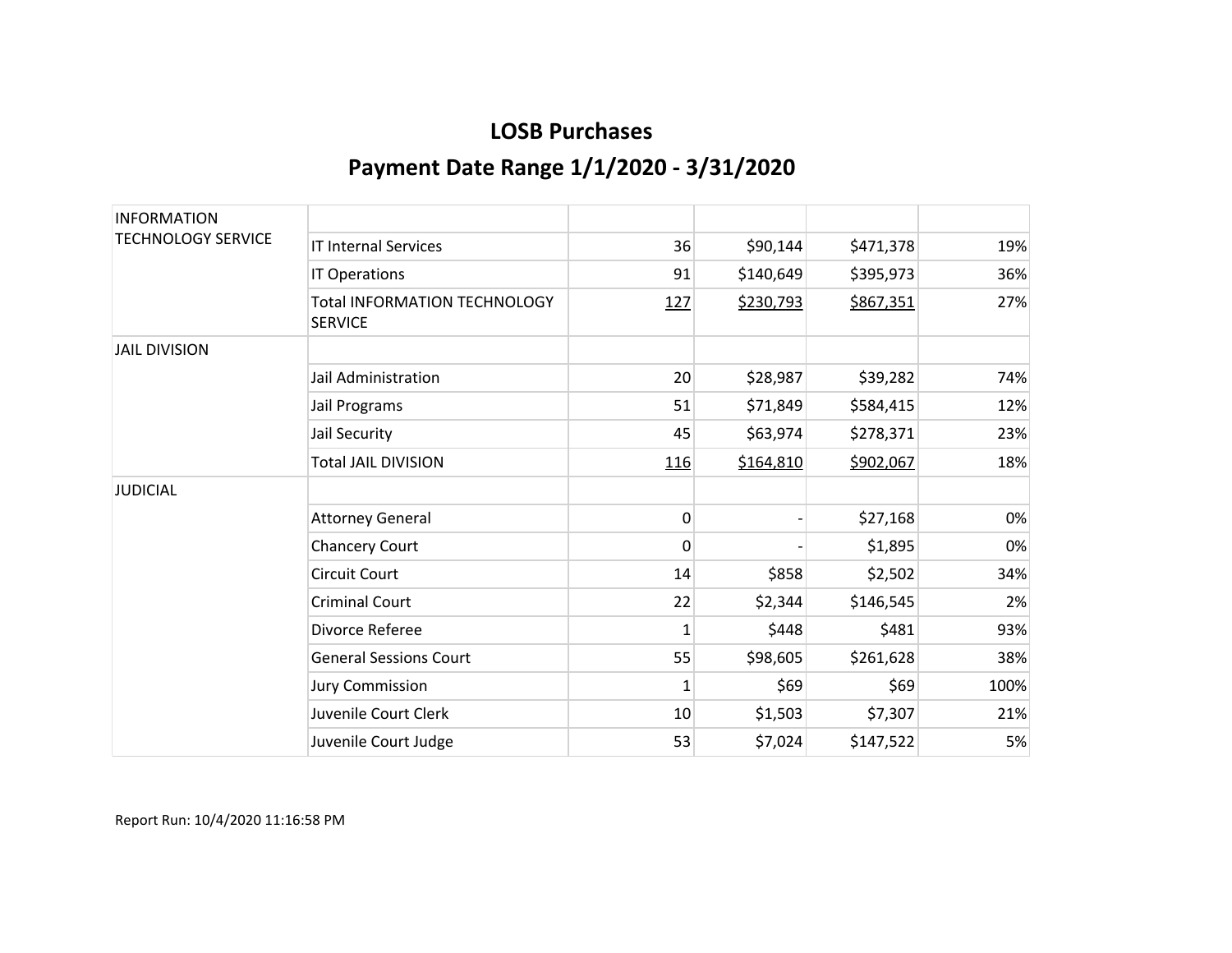| <b>JUDICIAL</b>         | <b>Probate Court</b>                                  | 15              | \$660     | \$1,118   | 59% |
|-------------------------|-------------------------------------------------------|-----------------|-----------|-----------|-----|
|                         | Public Defender                                       | 35              | \$1,971   | \$22,542  | 9%  |
|                         | <b>Total JUDICIAL</b>                                 | 206             | \$113,482 | \$618,777 | 18% |
| <b>LAW ENFORCEMENT</b>  |                                                       |                 |           |           |     |
|                         | <b>Chief Deputy</b>                                   | 8               | \$2,606   | \$5,495   | 47% |
|                         | Courts                                                | 2               | \$152,227 | \$481,581 | 32% |
|                         | <b>Detectives</b>                                     | 2               | \$504     | \$2,686   | 19% |
|                         | Fugitive                                              | 0               |           | \$16,397  | 0%  |
|                         | <b>Special Operations</b>                             | 12              | \$4,865   | \$300,931 | 2%  |
|                         | <b>Training</b>                                       | 4               | \$2,313   | \$33,774  | 7%  |
|                         | Uniform Patrol                                        | 4               | \$7,629   | \$75,314  | 10% |
|                         | <b>Total LAW ENFORCEMENT</b>                          | 32              | \$170,145 | \$916,178 | 19% |
| <b>MISCELLANEOUS</b>    |                                                       |                 |           |           |     |
| <b>INTERNAL SERVICE</b> | Admin & Finance - Health Svcs                         | 0               |           | \$2,466   | 0%  |
|                         | <b>Total MISCELLANEOUS INTERNAL</b><br><b>SERVICE</b> | $\underline{0}$ |           | \$2,466   | 0%  |
| OTHER ELECTED OFFICIALS |                                                       |                 |           |           |     |
|                         | Assessor                                              | 23              | \$18,106  | \$328,485 | 6%  |
|                         | <b>County Clerk</b>                                   | 23              | \$8,229   | \$54,476  | 15% |
|                         | <b>Election Commission</b>                            | 27              | \$9,112   | \$84,293  | 11% |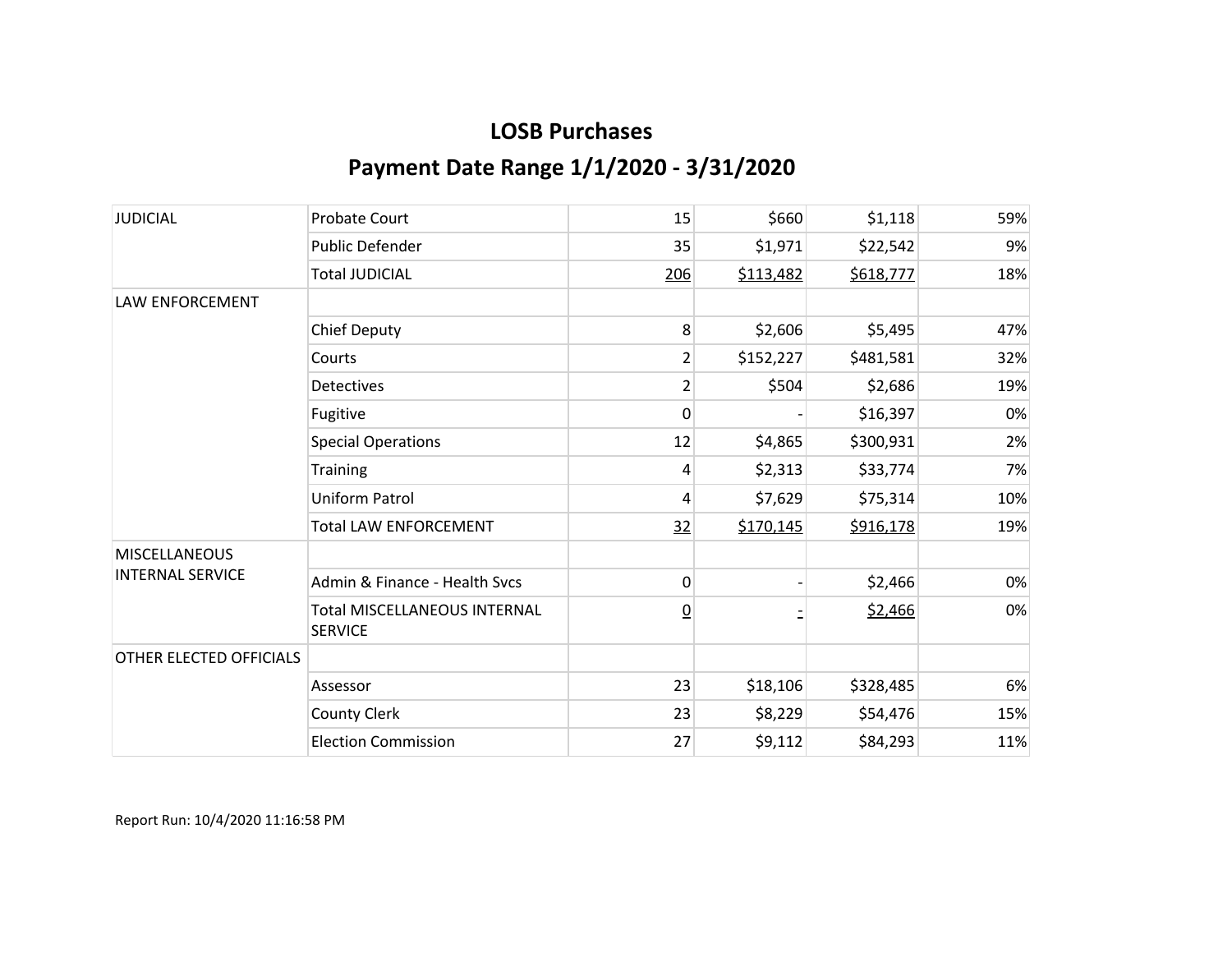|                       | OTHER ELECTED OFFICIALS Equal Opportunity Compliance | 5               | \$9,619   | \$10,369    | 93% |
|-----------------------|------------------------------------------------------|-----------------|-----------|-------------|-----|
|                       | Legislative Operations                               | 19              | \$1,960   | \$207,557   | 1%  |
|                       | Register                                             | 0               |           | \$11,725    | 0%  |
|                       | Trustee                                              | 26              | \$18,087  | \$266,975   | 7%  |
|                       | <b>Total OTHER ELECTED OFFICIALS</b>                 | 123             | \$65,113  | \$963,881   | 7%  |
| <b>Other Offices</b>  |                                                      |                 |           |             |     |
|                       | Director & Staff-Public Works                        | 0               |           |             | 0%  |
|                       | Jail Administration                                  | 0               |           | \$345,880   | 0%  |
|                       | Jail Programs                                        | 0               |           | \$1,028,193 | 0%  |
|                       | Juvenile Court Judge                                 | 0               |           | \$33,883    | 0%  |
|                       | Roads & Bridges                                      | 0               |           | \$486,755   | 0%  |
|                       | <b>Support Services</b>                              | 0               |           | \$973,722   | 0%  |
|                       | <b>Total Other Offices</b>                           | $\underline{0}$ |           | \$2,868,432 | 0%  |
| <b>PLANNING &amp;</b> |                                                      |                 |           |             |     |
| <b>DEVELOPMENT</b>    | Admin & Finance - Health Svcs                        | $\mathbf{1}$    | \$169     | \$284       | 60% |
|                       | <b>Codes Enforcement</b>                             | 22              | \$11,159  | \$641,399   | 2%  |
|                       | Director - Planning & Developm                       | 7               | \$339     | \$32,230    | 1%  |
|                       | Housing                                              | 14              | \$105,346 | \$449,509   | 23% |
|                       | <b>Regional Services</b>                             | 4               | \$415     | \$56,306    | 1%  |
|                       | <b>Resilience Department</b>                         | $\mathbf{1}$    | \$4,702   | \$333,965   | 1%  |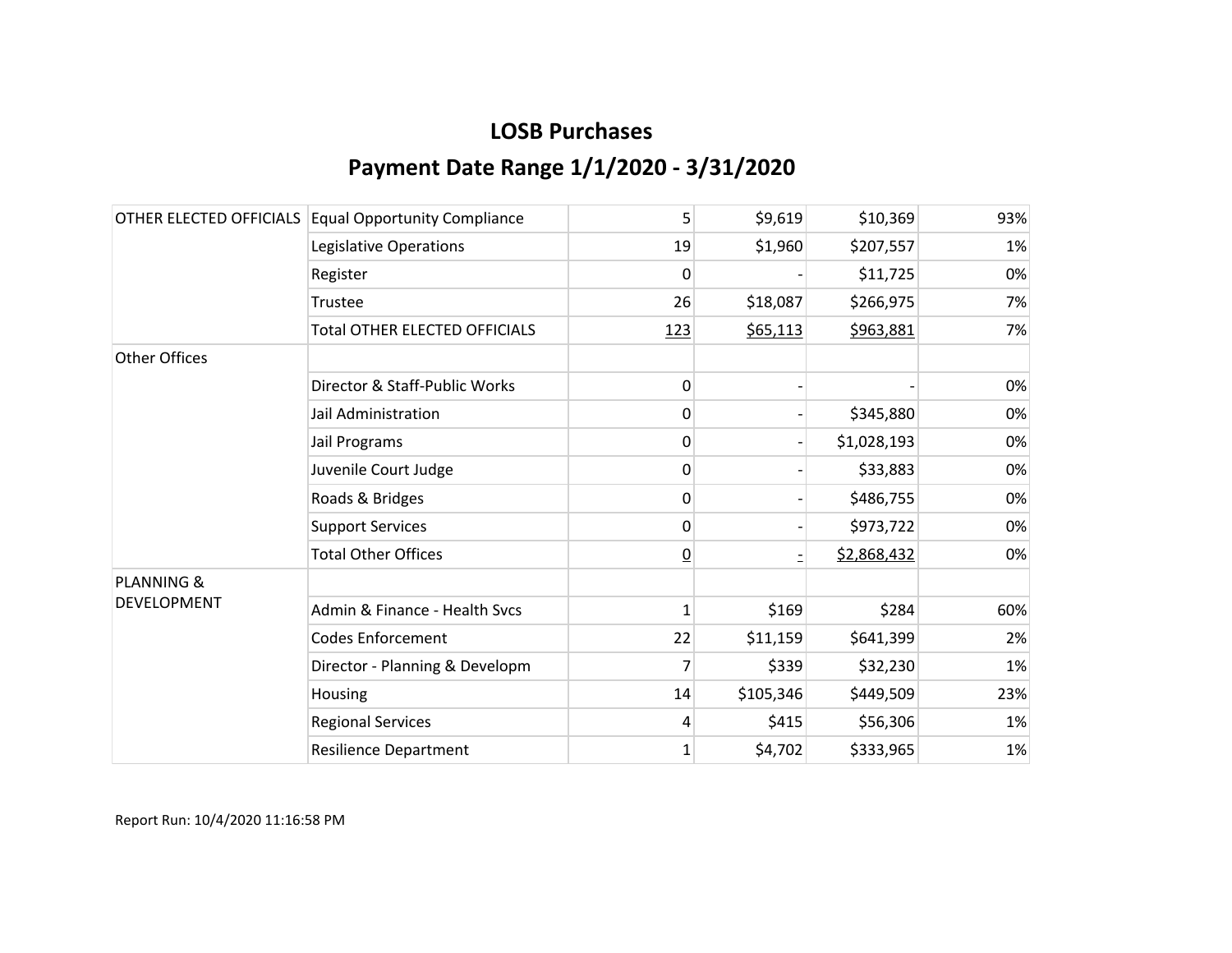| <b>PLANNING &amp;</b>  | <b>Total PLANNING &amp; DEVELOPMENT</b> | 49             | \$122,131 | \$1,513,693 | 8%    |
|------------------------|-----------------------------------------|----------------|-----------|-------------|-------|
| PRE-K                  |                                         |                |           |             |       |
|                        | Admin & Finance - Health Sycs           | 0              |           | \$125,000   | $0\%$ |
|                        | <b>Total PRE-K</b>                      | $\overline{0}$ |           | \$125,000   | 0%    |
| <b>PUBLIC WORKS</b>    |                                         |                |           |             |       |
|                        | Director & Staff-Public Works           | 3              | \$35,650  | \$37,824    | 94%   |
|                        | <b>Environmental Programs</b>           | 5              | \$499     | \$103,705   | 0%    |
|                        | <b>Fire Department</b>                  | 92             | \$37,162  | \$348,234   | 11%   |
|                        | <b>Fleet Services</b>                   | 35             | \$3,102   | \$385,825   | 1%    |
|                        | Parks and Grounds Maintenance           | 38             | \$6,903   | \$586,068   | 1%    |
|                        | Roads & Bridges                         | 66             | \$68,936  | \$1,214,532 | 6%    |
|                        | <b>Support Services</b>                 | 410            | \$316,166 | \$1,245,918 | 25%   |
|                        | <b>Total PUBLIC WORKS</b>               | 649            | \$468,418 | \$3,922,106 | 12%   |
| SHERIFF ADMINISTRATION |                                         |                |           |             |       |
|                        | Admin & Finance - Health Svcs           | 3              | \$515,820 | \$515,820   | 100%  |
|                        | Chief Administrative Officer            | 14             | \$25,631  | \$113,886   | 23%   |
|                        | Finance                                 | 122            | \$33,179  | \$105,414   | 31%   |
|                        | <b>Information Systems</b>              | 22             | \$44,235  | \$372,937   | 12%   |